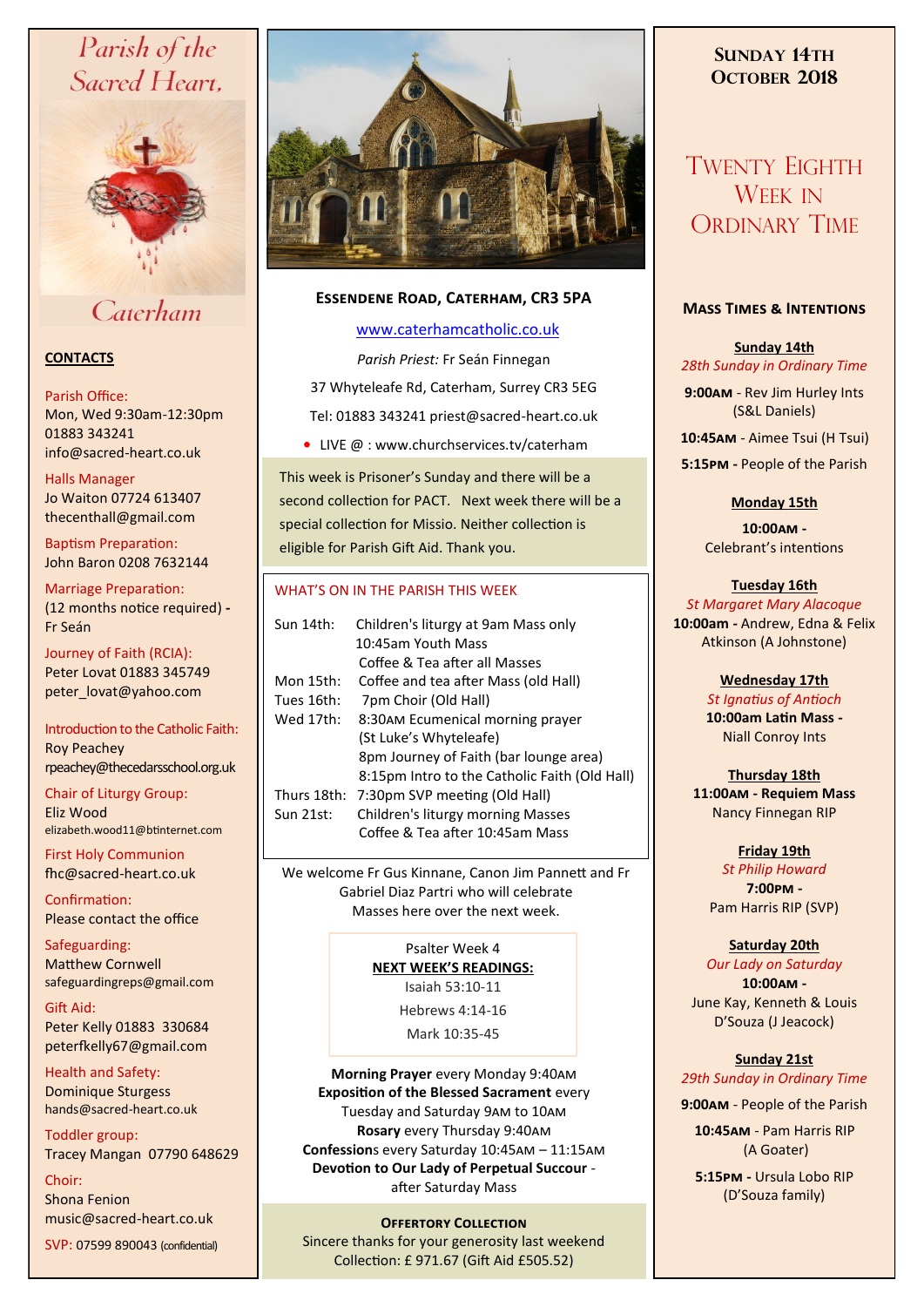#### **M A D A B A : E A R L Y N O T I C E**

Our 4th parish fundraising lunch to support the Iraqi refugees and parishioners in Madaba, Jordan will take place in the Centenary Hall on Sunday 18th November. All are welcome. More details soon. Please put the date in your diary. Tickets will be on sale from Sunday 21st Oct.

Well done to the winners of the October draw of the Double C Club £70 Mary Boyle £50 Moyra Brohier £30 Angela Eade We still have memberships available, to join the club which raises funds for the Parish (all money apart for the prizes goes to the Parish). The membership is only £24.00 per year which monthly is £2.00 which is equivalent to a coffee from Costa or Marks. With the added bonus for maybe being a lucky winner. Numbers are drawn on the 1st Sunday in the Month after the 9am Mass by Father Sean. If you would like to join or have any question please contact me Sue on 01883 346399

#### S V P F I L M C L U B

MONDAY 29th OCTOBER AT 2.00 PM IN THE OLD HALL October Film - BROOKLYN Eilis moves from a small town in Ireland to Brooklyn, where she has the opportunity for work and a future. When a family tragedy forces her to return to Ireland, she finds herself drawn back into the life she left behind. As a secret threatens to reveal itself, Eilis has to confront a terrible dilemma - a heart-breaking choice between two men and two countries. All are welcome to join us for this film, with an interval for tea and cake

**CAFOD** The CAFOD Harvest Justoneworld Fast Day Collection will be on Sunday 28th October.

#### **INTRODUCTION TO THE CATHOLIC FAITH**

Anyone who is interested in finding out about the Catholic Faith is very welcome to join us on Wednesday evenings when we will be going over the

essentials of the Faith. We meet in the Old Hall from 8.15pm for an 8.30 start and finish at 9.30pm. Drop me an email at

rpeachey@thecedarsschool. org.uk if you have any questions or just come along. I look forward to seeing you - Roy Peachey

#### **P A R I S H C H R I S T M A S M A R K E T – S A T U R D A Y 2 4 T H N O V E M B E R**

This week (from Sun. 21st October) – Do you have any unwanted toys in good condition (great opportunity for a clear-out!)? Also, we need toiletries for the Beauty Stall . Next week (from Sun. 28th October) – Bottles for the bottle stall. (all types of bottle welcome: alcoholic and non-alcoholic) Tombola items are in short supply this year......so those unwanted gift items would really help. Could your business donate a prize for our Grand Draw? Would you be able to spare a few hours on the 24th of November to help run a stall? If you can help, please contact the parish office. Many thanks to all those who have already brought in goods for the Market. There is a box in the church porch to receive your donations

Inis week: We explore the readings for next Sunday: Why should Christ ransom us – and other questions.

#### **J O U R N E Y O F F A I T H**

8.00p.m. Wednesday, 17th October, in the Bar Lounge These weekly meetings are for ALL parishioners. None of us are 'experts', so don't feel

shy about coming along. It's a good opportunity to think about the readings before Mass.

#### **T O D D L E R G R O U P**

Tracey Mangan, our Parish Toddler group leader, is planning Rhyme-time with an Autumn theme using musical instruments, a treasure box and hand-puppets this Tuesday 16th October in the St Thomas' Hall. Please come and bring your pre-school age children along.

#### **M I N I S T E R S ' D A Y - S A T U R D A Y 3 R D N O V E M B E R**

Do you usher at Mass? – or perhaps pass the collection basket round? Do you sweep the floor or sort the candles for Mass? Do you also minis-

people with mobility problems to Sunday Mass. We

teers to bring people to the

ter – as well as read, are you a welcomer, flower arranger? Don't forget the "Day for all Ministers" on Saturday 3rd November! This is your day!

We meet for Mass at 10.00am and finish about 12.30.This is a rare chance to get together with fellow ministers to pray, learn and socialise!

#### **H E A L T H & S A F E T Y**

As we are now coming into Autumn we remind Parishioners to take care walking around our grounds as leaves may be slippery under foot if wet. We also ask you to take care coming into the Church Porch or Halls if it has been raining as the floors may be slippery.

## **T A X I R O T A**

We have a Parish Taxi Drivers Rota Scheme that brings are looking for more volun-9.00 am Sunday Mass, including a Parishioner who is looking for a lift from Bletchingley. Would anyone be able to commit them-

selves to this service, on say a monthly basis, please contact John Baron on 0208 763 2144 or

johndavidbaron@gmail.com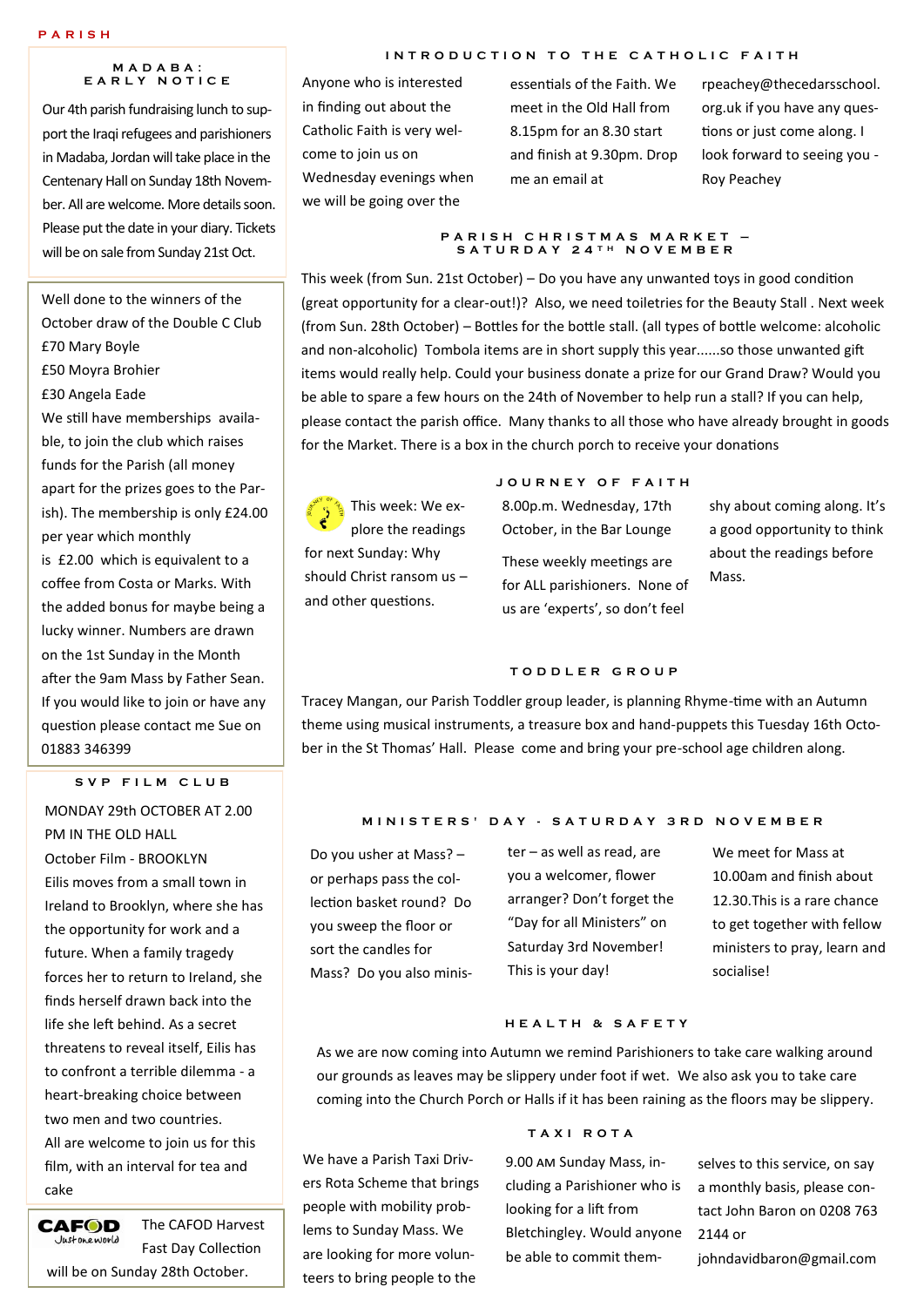#### **C A T H O L I C I S M : C H I L W O R T H A B B E Y S T U D Y D A Y**

| OF INTEREST |  |  |  |  |  |
|-------------|--|--|--|--|--|
|-------------|--|--|--|--|--|

You are warmly invited to a presentation of the second episode of

'CATHOLICISM - A JOURNEY TO THE HEART OF THE FAITH', by the acclaimed author and speaker Bishop Barron, on the teaching of Jesus, on Saturday 20th Octo-

ber, 2018. This is a Chilwoth Abbey Study Day given by Fr John Seddon, who will contextualise the episode and then teach and lead discussion about its subject matter. The day begins with Mass at 9am, followed by coffee. The first part of the film, on 'THE BEATITUDES'

will then be shown, followed by teaching and discussion. Middy prayer and lunch will follow. Then part 2 ON 'NON-VIOLENCE' will be shown and discussed in the afternoon. The day concludes at 4pm. Come to part, or all of the

day, as it suits your. Bring a packed lunch and a friend. Tea and coffee is provided.

St Augustine's Abbey, Sample Oak Lane, Chilworth, Near Guildford GU4 8QR Online information:

WWW.CHILWORTHBENEDIC TINES.COM [1]

**A D O R E ( A L T O N D A Y O F R E N E W A L ) – S A T U R D A Y 2 7 T H O C T O B E R 1 1 . 0 0 - 4 . 0 0**

You are warmly welcome to a mini-retreat day (or morning/afternoon) of spiritual refreshment and renewal, focussing on Renewal and Mission. At Alton School, Anstey Lane, Alton GU34 2NG. 11.00am Rosary; 11.30am Mass; 12.15 Adoration of the Blessed Sacrament; 1.00pm Shared lunch (please bring finger food to share); 2.00pm Praise & Worship; 2.30 Talk "The Spirit has sent me - Mission and discernment." – Fr John Seddon OSB; 3.30 Prayer for healing. We end about 4pm.

There is no need to register in advance, and no charge (though a collection will be taken to cover costs). For more information and directions, see website: http://www.altonrenewal.com Following month's meeting: 24th November: Liberty for Captives – Speaker David Matthews. May we remind you that recordings of many previous talks are available to listen to on our website. Many people have only recently discovered this valuable resource and have told us how useful they find it.

|                               |                             | SUPPORTING THE BEREAVED COURSE |                              |  |  |
|-------------------------------|-----------------------------|--------------------------------|------------------------------|--|--|
| Could you support your Par-   | grief? Why not talk to your | at The Christian Education     | sive, but not 19th February. |  |  |
| ish Priest by becoming a      | Parish Priest about the     | Centre, (DABCEC) Crawley,      | Contact kathe-               |  |  |
| friend to those parishioners  | next course? Introductory   | RH10 6RP. Course runs over     | rine.bergin@dabnet.org       |  |  |
| who are bereaved? Could       | Day on Friday 9th Novem-    | seven Tuesdays from 15th       |                              |  |  |
| you walk beside them in their | ber, from 9.30 to 3.30 pm   | January and 5th March inclu-   |                              |  |  |

Pontifical Mass of St Philip Howard and Installation of New Chapter Canons: on Sunday 21st October, at 3 pm, at Arundel Cathedral. Followed by Tea in the Cathedral Centre. All welcome.

#### D A Y O F R E F L E C T I ON FOR EXTRA OR DIN A R Y M IN ISTERS OF HOLY COMMUNION

The day will be led by Bishop Richard. There will be Theological and Practical talks plus Eucharistic Adoration and Mass on Saturday

17th November at Christ the Prince of Peace, Portmore Way, Weybridge KT13 8JD from 11.00am - 4.00pm. Tea/

coffee from 10.30am Please bring a packed lunch. BOOKING IS ESSENTIAL AS NUMBERS ARE LIMITED! To book:

ruth.gerun@dabnet.org or

phone: 01293 651164

#### **T H E B I G E N C O U N T E R 2 0 1 8 - F E S T I V A L F O R 1 6 - 3 5 S , N O V 1 0 T H**

Our annual festival for 16-35 year olds is happening at Worth Abbey (Performing Arts Centre) on Saturday November 10th at 6.30pm. It's open to anybody in that age group, and we've got an amazing line-up. The Youth 2000 Worship Band will be leading the music, and Bryony Wellswill be our keynote speaker. Bishop Richard will also be with us. This is the second annual BIG EN-COUNTER, and we're expecting a few hundred people, so spread the word. Entry is free, and you don't need to book. For more info: Jack.Regan@dabnet.org

The next monthly Mass will be held on SATURDAY NOVEMBER 3RD at 1pm in St John the Evangelist, Springfield

#### **M A S S F O R D E A F A N D H A R D O F H E A R I N G**

Road, Horsham, RH12 2PJ. Diocesan Coordinators and Communicators for Deaf and Hard of Hearing People: Mr Peter Booker and Mrs Maria

Booker, c/o DABCEC, 4 Southgate Drive, Crawley, West Sussex RH10 6RP. Email:

mag.booker@gmail.com . Mobile: 07970428601 [7] (sms [text] only) Tel: Mr Jim Mortell on 01273 552159.